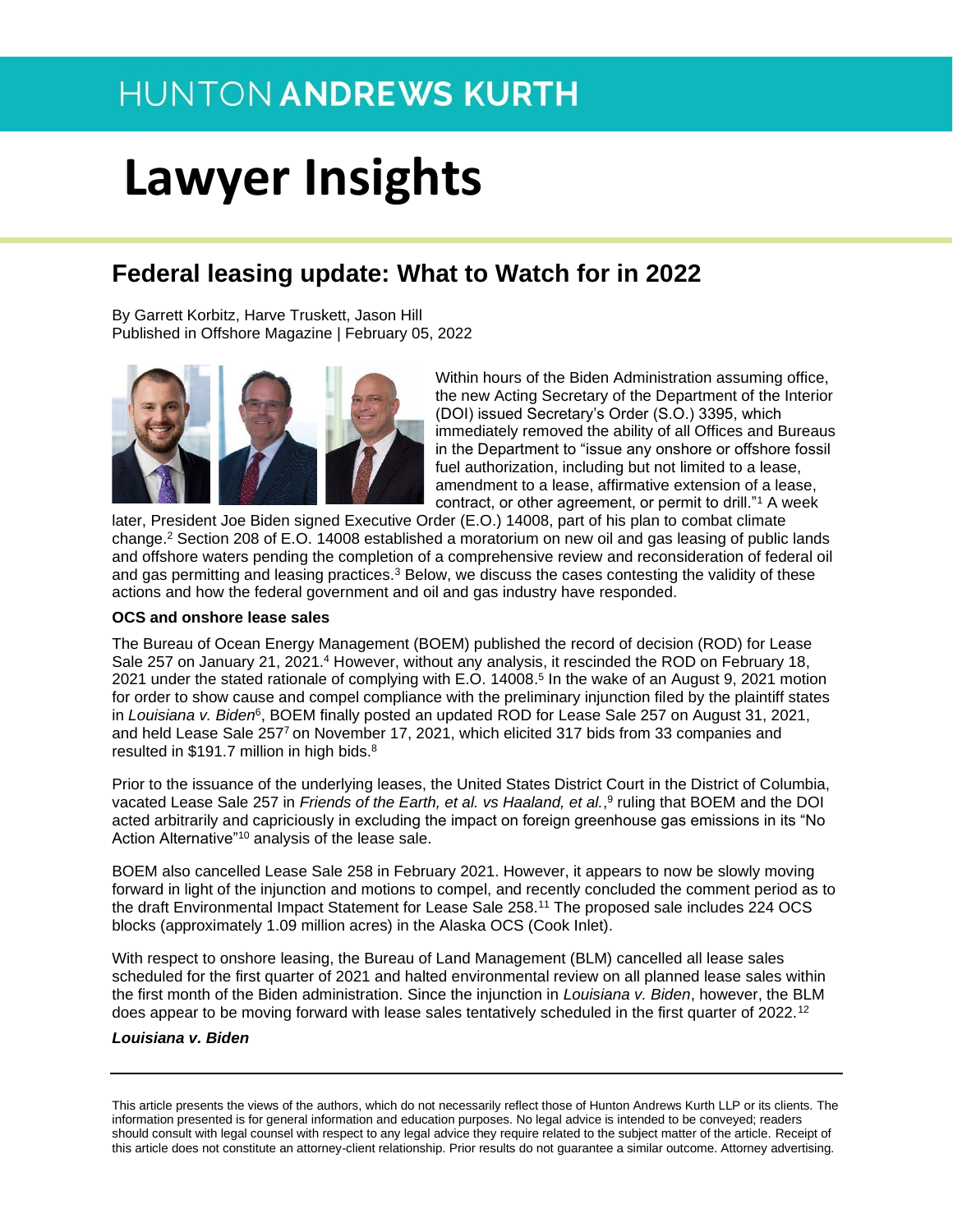#### **Federal leasing update: what to watch for in 2022**

By Garrett Korbitz, Harve Truskett, Jason Hill Published in Offshore Magazine | February 05, 2022

Thirteen states<sup>13</sup> brought suit seeking a preliminary injunction against the federal leasing moratorium required by Section 208 of E.O. 14008. On June 15, 2021, the United States District Court for the Western District of Louisiana found the plaintiffs had established a likelihood of success on the merits, and enjoined the defendants from implementing the moratorium. The defendants filed an appeal on August 17, 2021, to the United States Court of Appeals for the Fifth Circuit, while neither seeking a stay of the injunction, nor immediately complying with it.<sup>14</sup> As of January 2022, the parties have nearly completed merits briefing on the appeal.

#### *Western Energy Alliance v. Biden*

On January 27, 2021, the Western Energy Alliance challenged S.O. 3395, claiming the DOI's suspension of federal oil and gas leasing violated federal law. On March 24, 2021, the State of Wyoming filed a suit making similar claims. On June, 20, 2021, finding these cases involved common questions of law and fact, the U.S. District Court for Wyoming consolidated these cases.<sup>15</sup>

On June 30, 2021, the court, in light of the nationwide preliminary injunction granted in *Louisiana v. Biden*, dismissed pending motions for preliminary injunction as moot. Noting the order does not provide all the relief requested, the court allowed the case to proceed on the merits as to the other claims. The parties completed merits briefing in October 2021, and await a ruling from the court.

#### **Department of the Interior report**

In accordance with the portion of Section 208 of E.O. 14008 that was not subject to the preliminary injunction, the DOI, tasked with reviewing federal oil and gas leasing and permitting practices in E.O. 14008, published its report in November 2021.<sup>16</sup> The report received criticism from all sides, and broadly set forth "recommended reforms aimed at modernizing Federal land management".<sup>17</sup> These reforms would serve three main purposes:

- (1) Increasing the costs of producing oil and gas from federal leases, which would be accomplished by:
- o Raising: royalty rates, bonus bids<sup>18</sup>, rental rates, and bonding requirements
- o Requiring greater financial assurances from offshore operators
- o Instituting "Fitness to Operate" standards for offshore operators

(2) Prioritizing areas that are most suitable for development and ensure lessees and operators have the financial and technical capacity to comply with all applicable laws and regulations.

(3) Imposing additional requirements for public engagement and Tribal consultation in leasing and permitting decisions.

#### **Build Back Better bill**

Although the DOI's report made few substantive recommendations, several of these recommendations appeared in the Build Back Better Bill<sup>19</sup> which the Senate recently voted down.<sup>20</sup> Despite the bill's uncertain future, the Biden Administration may attempt to enact many of the recommendations in the bill through administrative action.21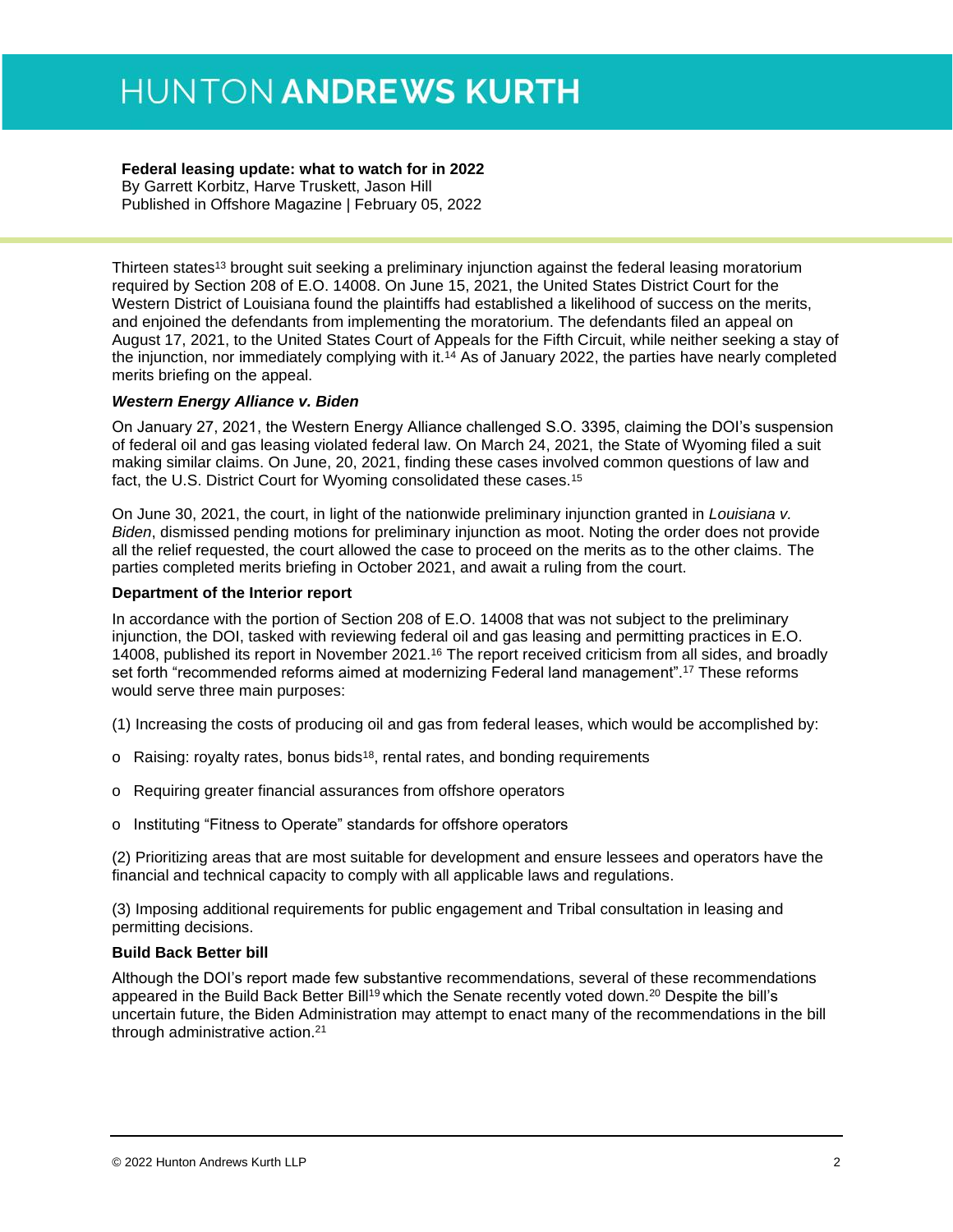#### **Federal leasing update: what to watch for in 2022**

By Garrett Korbitz, Harve Truskett, Jason Hill Published in Offshore Magazine | February 05, 2022

#### **What to watch in 2022**

In addition to monitoring how the courts rule on the merits of the pending cases discussed above, interested stakeholders will want to be aware of, and continue to participate in, several other actions being taken by the DOI this year.

BOEM continues to operate under the 2017-2022 National Outer Continental Shelf Oil and Gas Leasing Program, which has three remaining lease sales scheduled through the end of 2022. While the last administration started the process with a request for information and draft proposed program, BOEM has been remarkably silent under the current administration on taking any further action with respect to putting out a new program that will govern the schedule for future OCS lease sales.

As BOEM endeavors to comply with its statutory obligations in light of the injunction, interested parties should continue to watch for developments and participate on this issue. As it becomes increasingly likely that BOEM will be unable to complete the process by the end of the year, it remains to be seen whether this will spark a new round of motions-to-compel under the injunction or new litigation.

The new administration has staked out an ambitious 2022 regulatory agenda, which includes rulemakings for high-pressure/high-temperature drilling offshore, and decommissioning standards for offshore infrastructure. In addition, given the emphasis on royalty rates in the November report on federal oil and gas leasing, parties should expect the administration to revisit the Office of Natural Resource Revenue's Valuation Rule, which will likely result in continued uncertainty for an issue that has been in constant flux in recent years. Many of these rulemakings will likely result in new legal challenges that should be watched and monitored.

Finally, interested parties should also continue to monitor changes to DOI policies that do not go through normal notice and comment rulemaking and that may slow down the process of approving oil and gas activities. For instance, the BLM has recently relied upon an Instruction Memorandum to impose additional, extra-legal public notice and comment procedures under the NEPA upon oil and gas activities.<sup>22</sup> In addition, the BLM recently announced changes in its approach to analyzing greenhouse gas emissions as part of the NEPA process, which has been standard practice for over a decade, by conducting analysis at a national level and also considering the social cost of greenhouse gases (GHGs) in the analysis, when it has long been the government's position—under both the Obama and Trump administrations—that social costs of GHGs are not required.23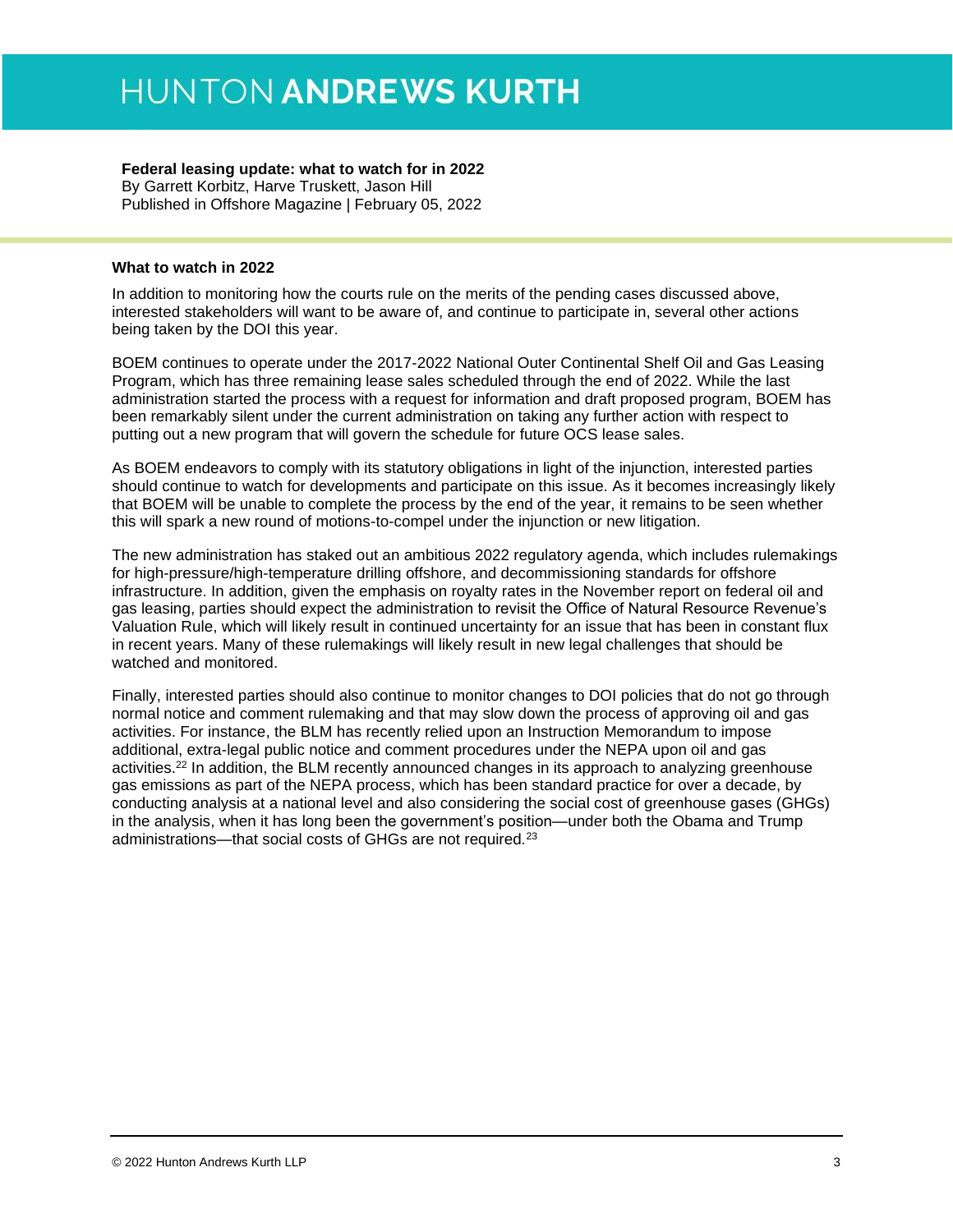#### **Federal leasing update: what to watch for in 2022**

By Garrett Korbitz, Harve Truskett, Jason Hill Published in Offshore Magazine | February 05, 2022

#### **Notes**

1 <https://www.doi.gov/sites/doi.gov/files/elips/documents/so-3395-signed.pdf>

2 [https://www.whitehouse.gov/briefing-room/presidential-actions/2021/01/27/executive-order-on-tackling](https://www.whitehouse.gov/briefing-room/presidential-actions/2021/01/27/executive-order-on-tackling-the-climate-crisis-at-home-and-abroad/)[the-climate-crisis-at-home-and-abroad/](https://www.whitehouse.gov/briefing-room/presidential-actions/2021/01/27/executive-order-on-tackling-the-climate-crisis-at-home-and-abroad/)

3 To be completed by the Secretary of the Interior in consultation with other governmental departments. 4 86 Fed. Reg. 6365 (Jan. 21, 2021).

5 86 Fed. Reg. 10,132 (Feb. 18,

2021).

6 *Louisiana v. Biden*, 2:21-CV-00778, 2021 WL 2446010 (W.D. La. June 15, 2021). In addition, North Dakota, in a separate lawsuit, filed a Motion for Immediate Mandamus Relief seeking an order compelling compliance with the preliminary injunction issued in *Louisiana v. Biden*, requiring the DOI to hold previously cancelled onshore quarterly lease sales on August 23, 2021. *North Dakota v. DOI*, 1:21-cv-00148-DMT-CRH, District of North Dakota.

7 OCS sale totaling 80.8 million acres in the Gulf of Mexico.

8 [https://www.ogj.com/general-interest/government/article/14214188/firms-submit-191-million-in-high](https://www.ogj.com/general-interest/government/article/14214188/firms-submit-191-million-in-high-bids-in-lease-sale-257)[bids-in-lease-sale-257](https://www.ogj.com/general-interest/government/article/14214188/firms-submit-191-million-in-high-bids-in-lease-sale-257)

9 [https://int.nyt.com/data/documenttools/78-memorandum-opinion-1-27/b0903c94e57b0cb5/full.pdf.](https://int.nyt.com/data/documenttools/78-memorandum-opinion-1-27/b0903c94e57b0cb5/full.pdf)

10 A part of the environmental impact analysis of the lease sale required under the National Environmental Policy Act (NEPA) in which BOEM considers what would happen if BOEM did not authorize leasing. See 43 C.F.R. § 46.30.

11 <https://www.boem.gov/oil-gas-energy/leasing/lease-sale-258>

12 [https://www.blm.gov/programs/energy-and-minerals/oil-and-gas/leasing.](https://www.blm.gov/programs/energy-and-minerals/oil-and-gas/leasing) *See also* <https://www.blm.gov/policy/im-2021-027>

13 Alabama, Alaska, Arkansas, Georgia, Louisiana, Mississippi, Missouri, Montana, Nebraska, Oklahoma, Texas, Utah, and West Virginia.

14 Brief for Appellant, *Louisiana v. Biden*, No. 21-30505 (5th Cir. Nov. 16, 2021).

15 [https://www.lawweekcolorado.com/article/federal-court-fights-over-fossil-fuel-leasing-pause-near](https://www.lawweekcolorado.com/article/federal-court-fights-over-fossil-fuel-leasing-pause-near-crescendo/)[crescendo/.](https://www.lawweekcolorado.com/article/federal-court-fights-over-fossil-fuel-leasing-pause-near-crescendo/)

16 [https://www.doi.gov/pressreleases/interior-department-report-finds-significant-shortcomings-oil-and](https://www.doi.gov/pressreleases/interior-department-report-finds-significant-shortcomings-oil-and-gas-leasing-programs)[gas-leasing-programs](https://www.doi.gov/pressreleases/interior-department-report-finds-significant-shortcomings-oil-and-gas-leasing-programs)

17 Several of the recommendations echoed a report from the Government Accountability Office published on November 6, 2021, and publicly released on December 9, 2021. [https://www.gao.gov/assets/gao-22-](https://www.gao.gov/assets/gao-22-103968.pdf) [103968.pdf](https://www.gao.gov/assets/gao-22-103968.pdf)

18 The price paid at a lease sale for an oil and gas lease.

19 <https://www.congress.gov/bill/117th-congress/house-bill/5376/text>

20 Some of the proposals include: raising royalty rates, raising bonus bids, raising rental rates, reducing lease term lengths, etc.

21 <https://www.eenews.net/articles/with-bill-sidelined-whats-next-for-oil-and-gas-overhaul/>

22 *E.g.*,<https://www.blm.gov/policy/im-2021-027>

23 [https://www.blm.gov/press-release/bureau-land-management-announces-next-steps-new-analyses](https://www.blm.gov/press-release/bureau-land-management-announces-next-steps-new-analyses-upcoming-oil-and-gas-lease)[upcoming-oil-and-gas-lease](https://www.blm.gov/press-release/bureau-land-management-announces-next-steps-new-analyses-upcoming-oil-and-gas-lease)